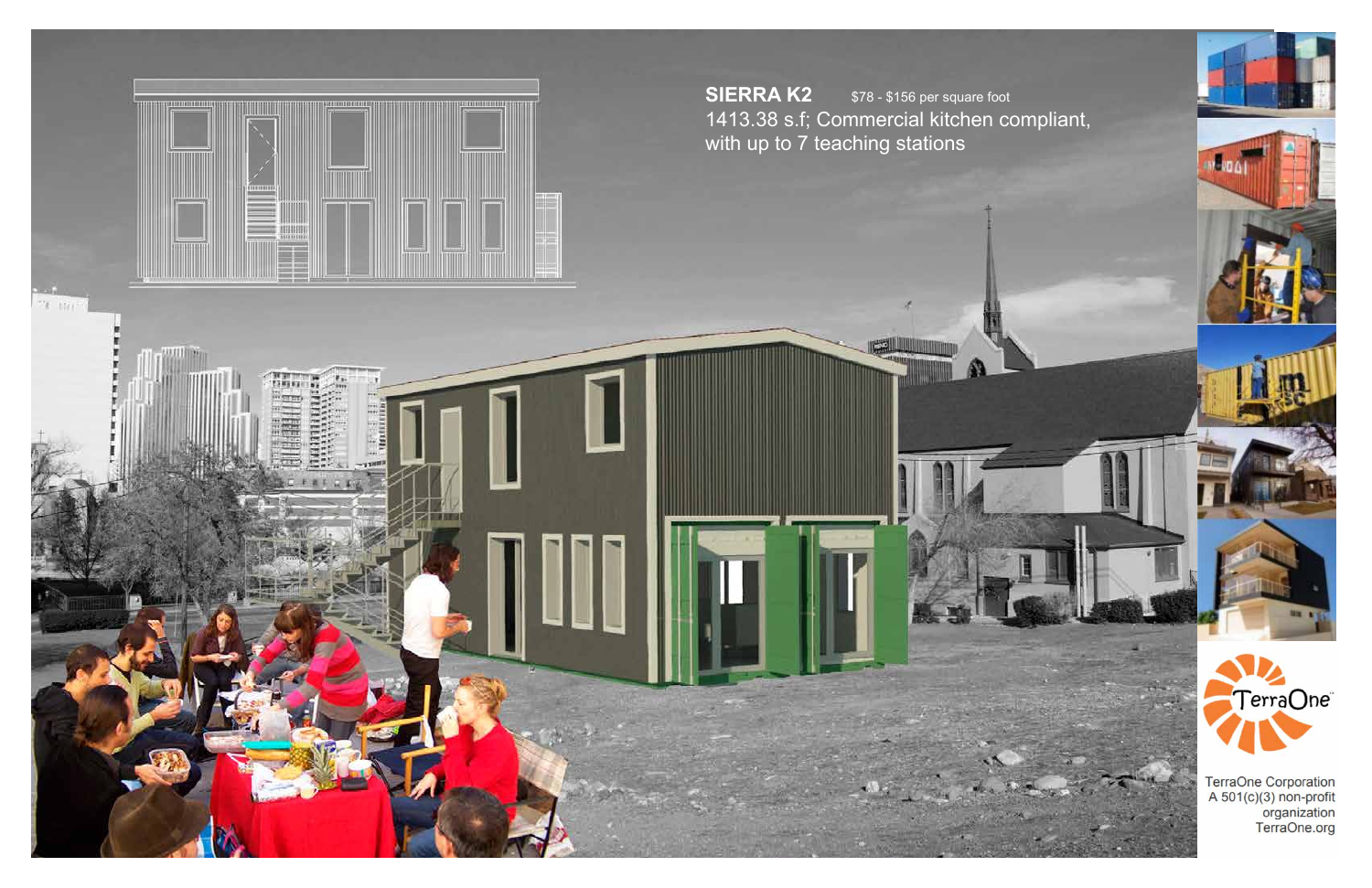











TerraOne Corporation<br>A 501(c)(3) non-profit<br>organization TerraOne.org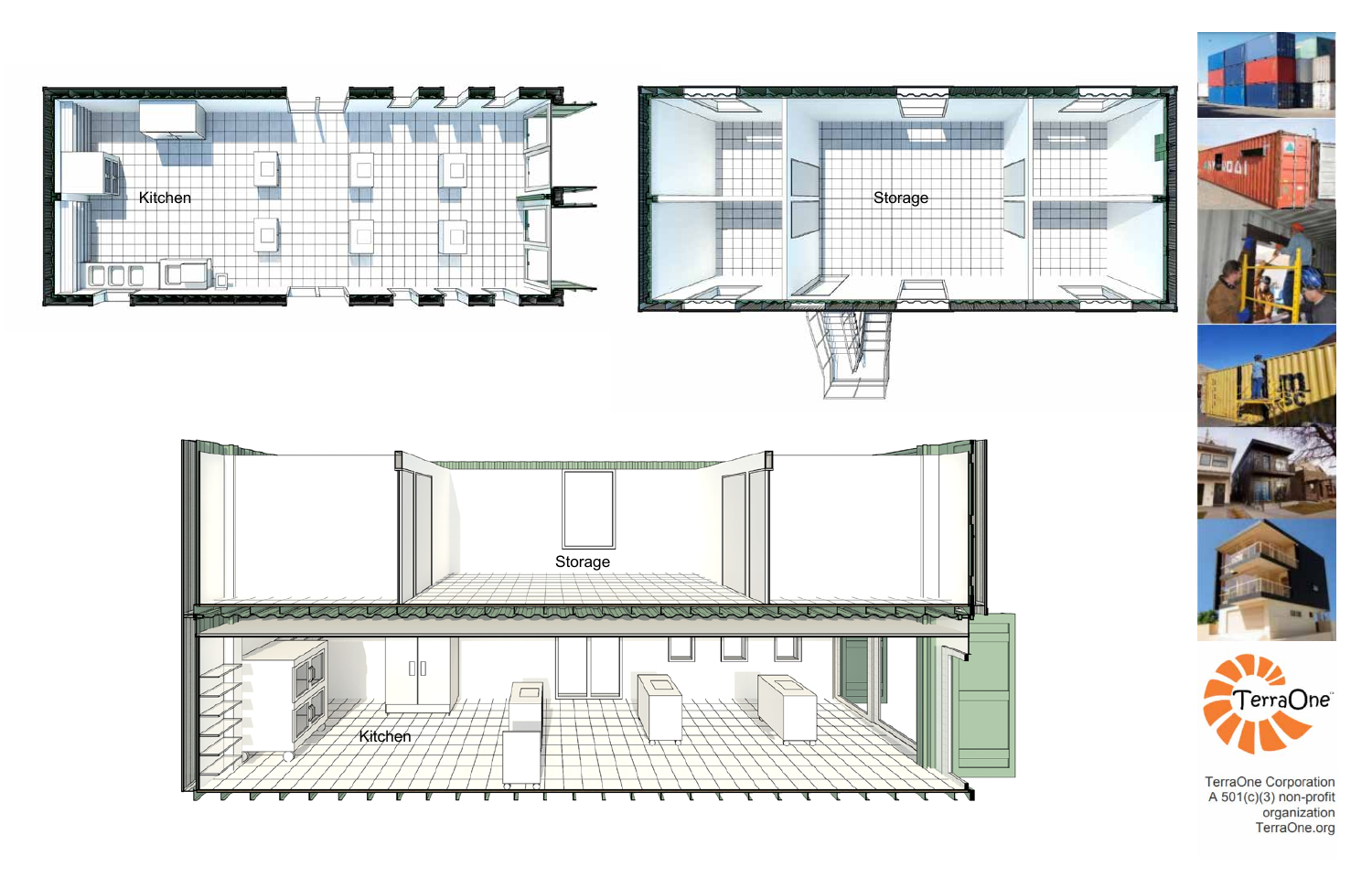







TerraOne Corporation<br>A 501(c)(3) non-profit<br>organization<br>TerraOne.org